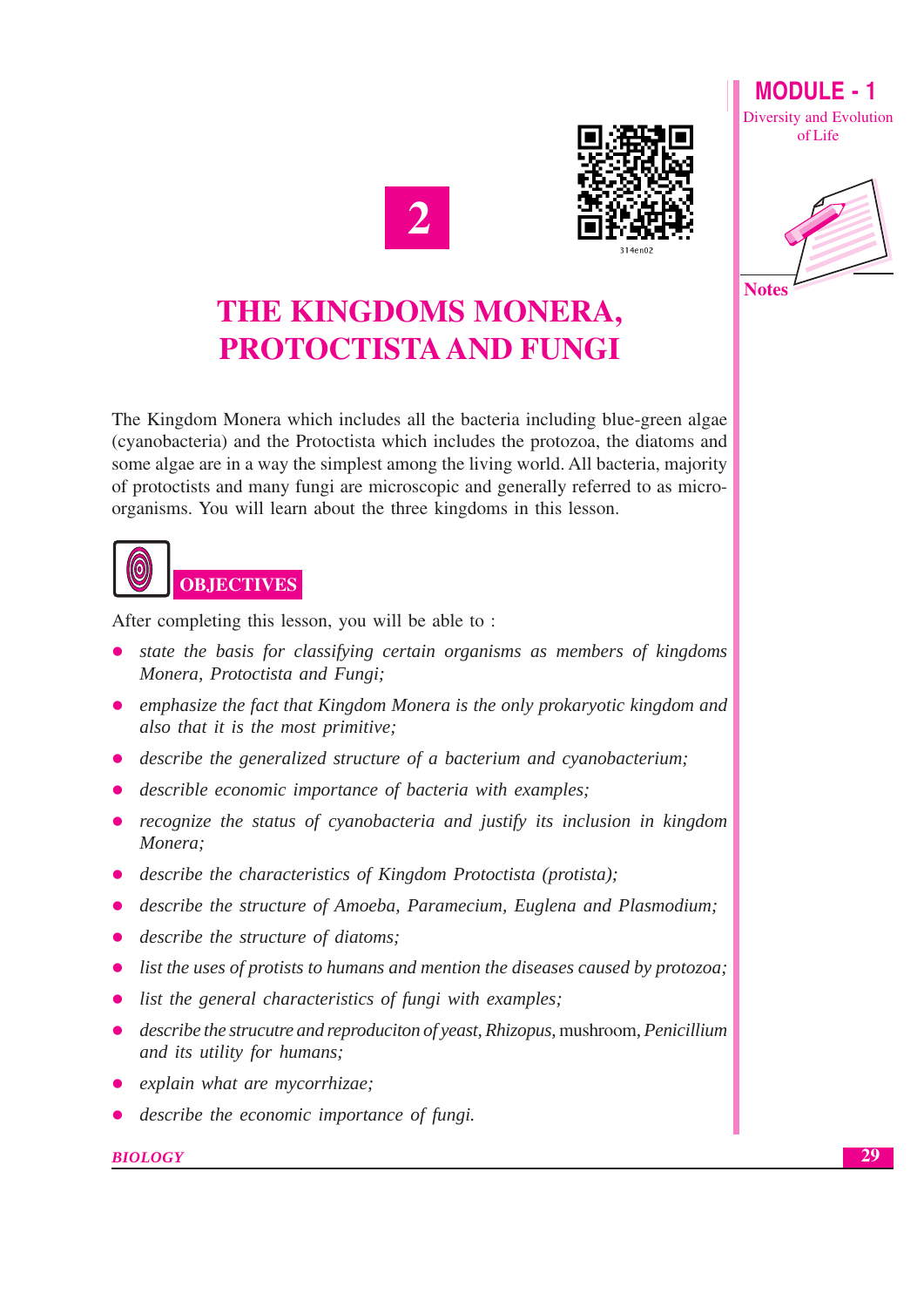# **MODULE - 1**

**Diversity and Evolution** ofLife



2.1 KINGDOM MONERA

- Includes the bacteria and cyanobacteria (commonly called blue-green algae).  $\bullet$
- Since only bacteria are prokaryotic (lacking a true nucleus, that is without a nuclear membrane). Monera is the only **prokaryotic** kingdom.
- Bacteria were the first cellular organisms to evolve on the planet earth after life originated around 3.5 billion years ago and were the only cellular organisms on earth for almost the next two billion years.
- Most bacteria are single celled or **unicellular** (monere : single) but actinomycetes and some cyanobacteria are multicellular and filamentons wherein filaments may be branched
- Monerans are also the most numerous of all living cellular organisms.

# 2.1.1 Structure of a bacterial cell

The single celled bacterium has a cell wall made of the compound peptidoglycan covering the cell membrane; and a single circular (upring-like) chromosome. The cell has ribosomes but no membrane bound organelles. Let us get to know some details of these parts (Fig. 2.1).



Note the following parts of a bacterium in the figure (Fig. 2.1). The outermost covering is the cell wall.

# **Cell wall**

All prokaryotes have a rigid cell wall, which protects and gives shape to the cell. The cell wall is made up of a chemical, **peptidoglycan**, unique to bacteria, lipids, polysaccharides and some proteins.

# Pili (Singular : pilus)

Pili are short and thin thread like tubular structures projecting out from the cell wall in some bacteria.

# **Flagella**

Some bacteria move with the help of one or more flagella. Flagella are longer and thicker than pili. Their structure is different from flagella of eukaryotes.

# **Plasma Membrane**

Plasma membrane, present below the cell wall, encloses the cytoplasm and other cell contents. It is made up of lipids and proteins, as in eukaryotes.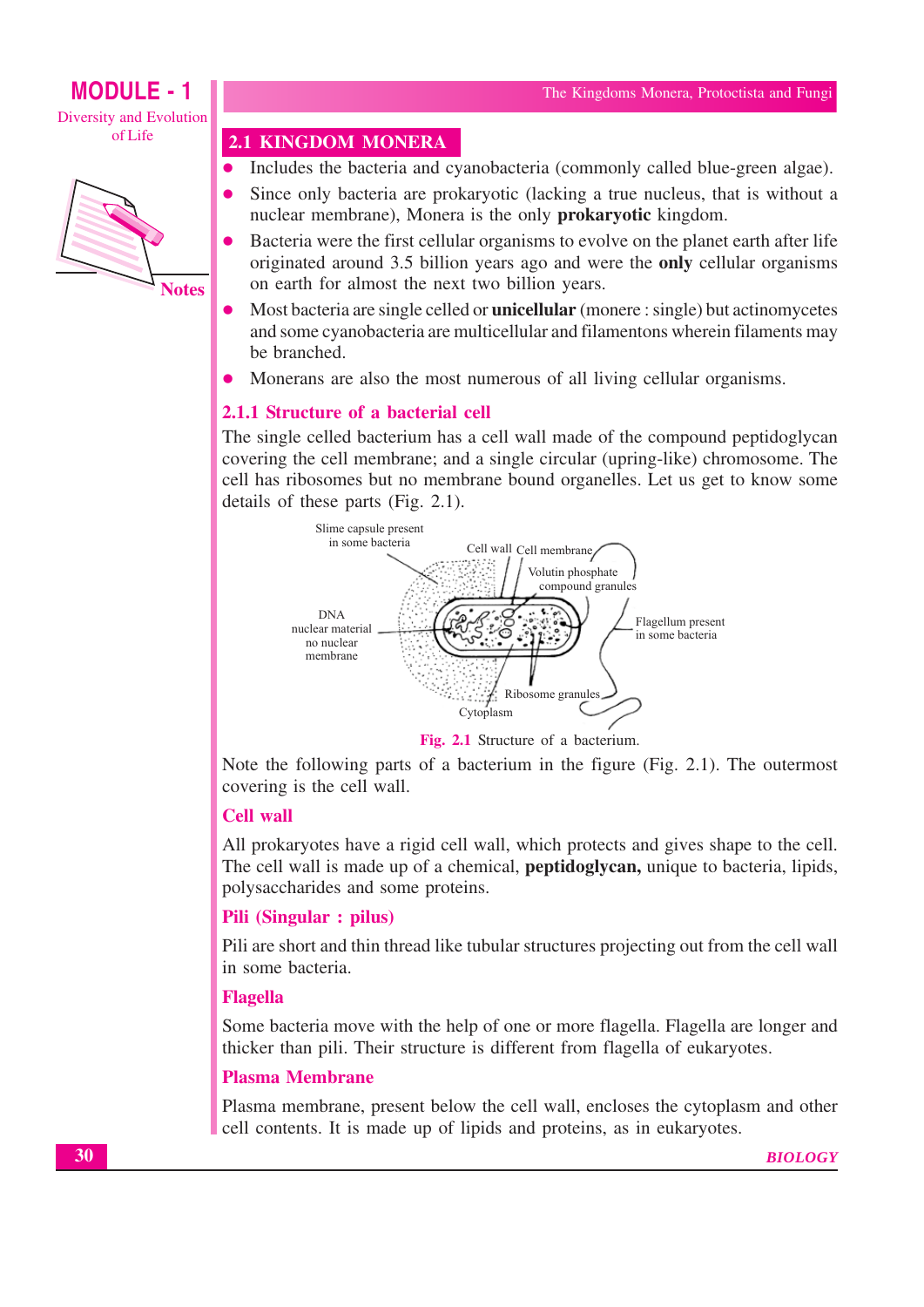#### **Genetic Material**

One circular chromosome made of a double helical molecule of DNA is located in a region of the cytoplasm called **nucleoid**. Since the chromosome is not lodged within a true nucleus, bacteria are termed as prokaryotes. Hence Monera is the prokaryotic kingdom. Apart from the chromosome as several species of bacteria possess one or more additional rings of DNA called plasmids, which replicate along with bacterial chromosome and bear genes for antibiotic resistance and act as the sex factor or F-factor providing the property of male sex to the cell that bears the sex-factor or the F-factor.

#### **Cell Organelles**

Membrane bound organelles like endoplasmic reticulum, mitochondria, chloroplast, and golgi complex are **absent**. Only 70s *ribosomes* are present, which are different from those of eukaryotes (see lesson 1 and 4).

Prokaryotes have no nuclear membrane around genetic material and no membrane bound cell organelles except mesosomes. They have only the 70s ribosomes.

# 2.1.2 Monera - General body functions

#### **A.** Nutrition

The four nutritional categories found in bacteria are :

|                 | (i) Autotrophs - synthesize their own organic food.                                          |
|-----------------|----------------------------------------------------------------------------------------------|
|                 | (ii) Saprotrophs - feed on dead organic matter.                                              |
| (iii) Symbionts | - use food from other living organisms with which they<br>are associated for mutual benefit. |
| (iv) Parasites  | - absorb food from living organisms and cause harm to                                        |

#### **B.** Respiration

Respiration in bacteria may be either

(i) aerobic i.e. using oxygen for respiration or

them

 $(ii)$ anaerobic *i.e.* respiration in the absence of oxygen.

Cellular respiration or breakdown of food to release energy occurs in mesosomes which are the inner extensions of the cell membrane.

#### **C.** Reproduction

#### (i) Asexual Reproduction

Bacteria reproduce as exually by **binary fission** (Fig. 2.2). Under favourable conditions it takes about 20 minutes for one bacterium cell to divide into two by binary fission.

**MODULE - 1 Diversity and Evolution** of Life

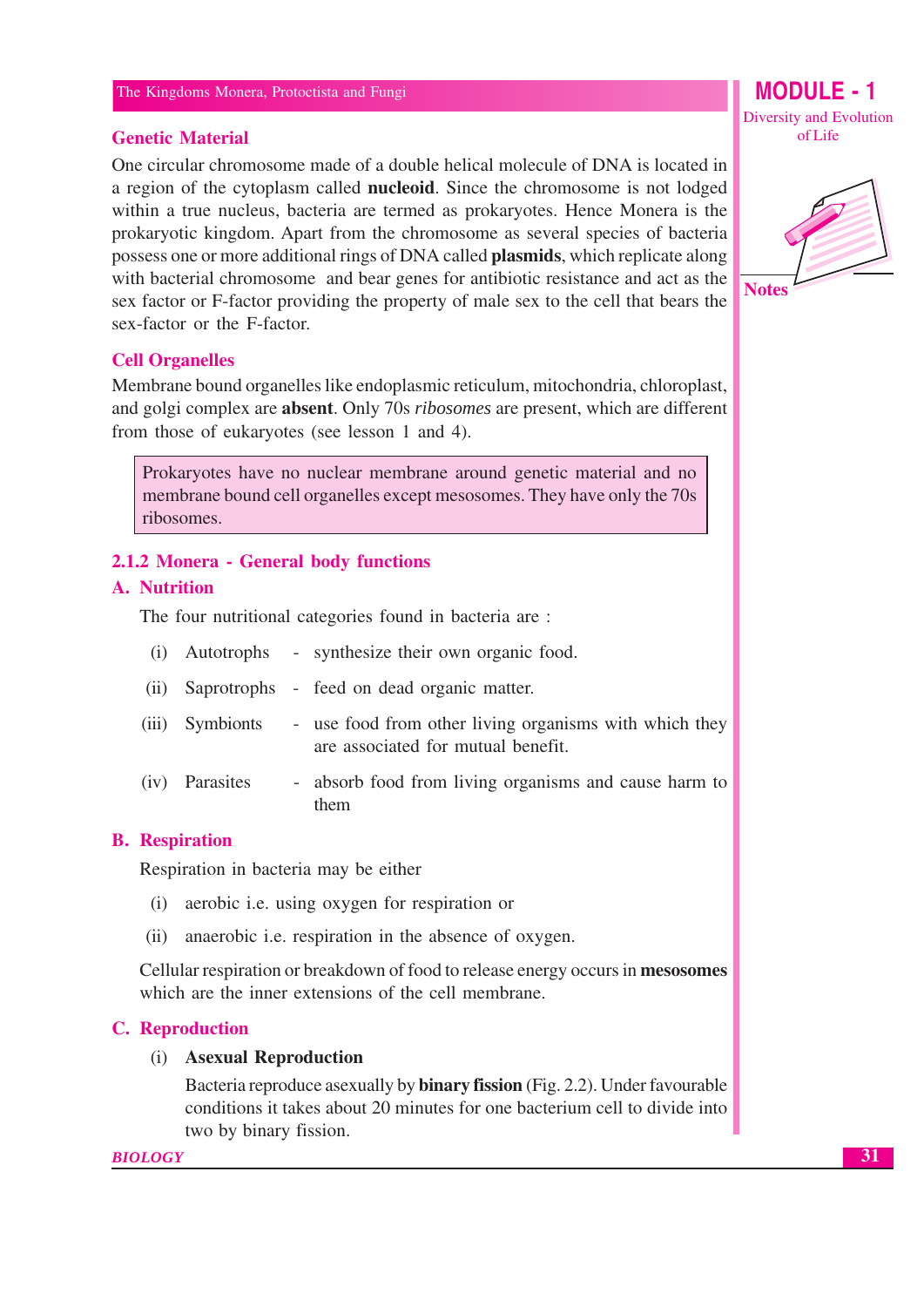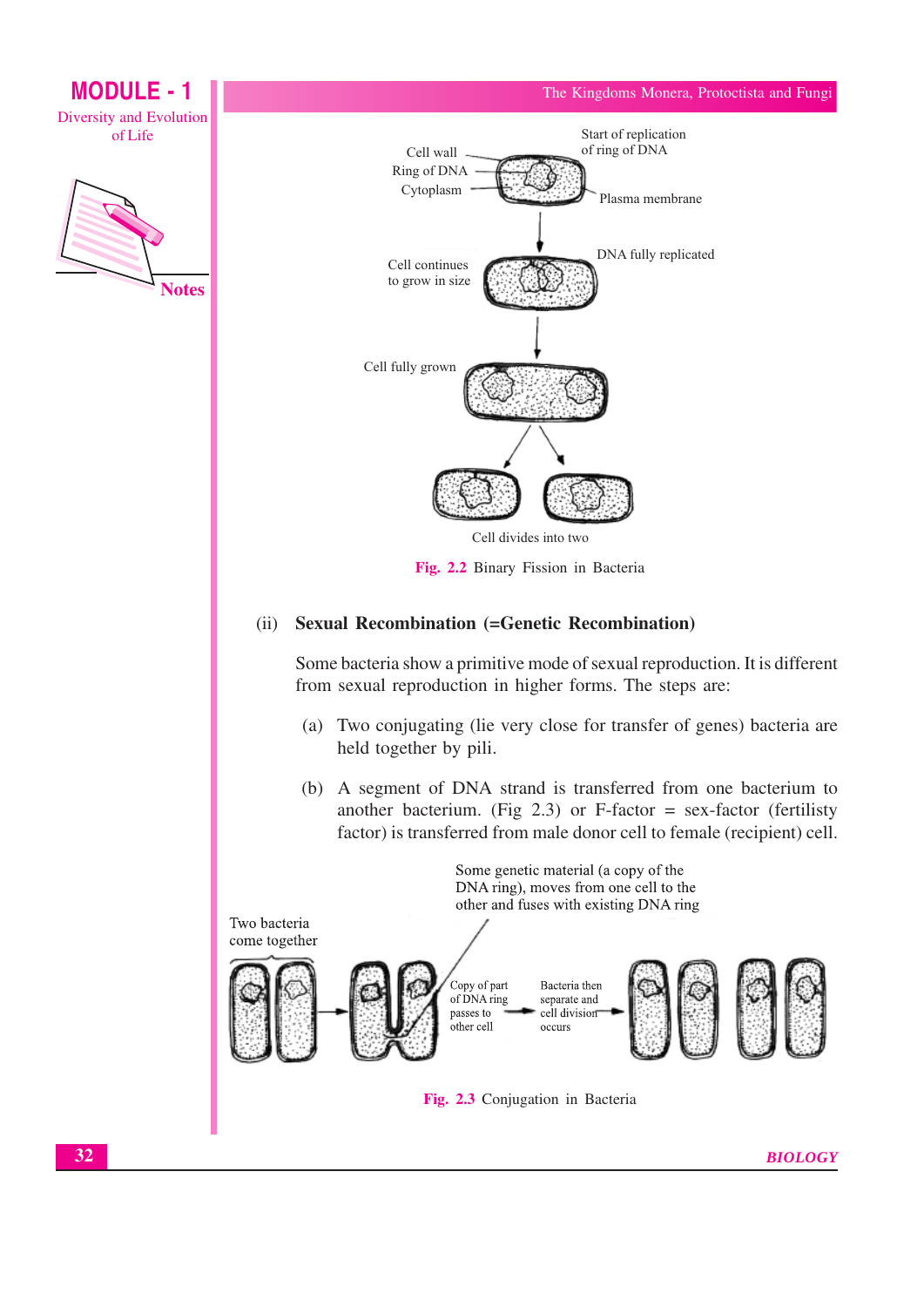#### **MODULE - 1 Diversity and Evolution** of Life



# **INTEXT QUESTIONS 2.1**

1. What is the chemical nature of the circular single chromosome of a bacterium?

- 2. Name the special region in the bacterial cell where genetic material lies.
- 3. What is the main component of cell wall in prokaryotes?
- 4. State one point of difference between flagella and pili.
- 5. Give one difference between aerobic and anaerobic bacteria
- 
- 6. What is transferred during sexual recombination in a bacterium?

# 

#### 2.1.3 Beneficial and harmful bacteria

Many bacteria harm us by causing many diseases. On the other hand some bacteria are very useful.

#### **Diseases Caused By Bacteria**

| Name of Bacterium              | <b>Disease Caused</b> |
|--------------------------------|-----------------------|
| 1. Vibrio cholerae             | Cholera               |
| 2. Salmonella typhi            | <b>Typhoid</b>        |
| 3. Clostridium tetani          | <b>Tetanus</b>        |
| 4. Corynebacterium diphtheriae | Diphtheria            |
| 5. Mycobacterium tuberculosis  | Tuberculosis          |

### **Beneficial Activities of Bacteria**

#### Name of bacteriun **Activities** 1. Rhizobium Found in roots of legumes, like Peas, grams, Pulses etc, where it fixes atmospheric nitrogen as ammonia, which is then converted into useful amino acid. 2. Azotobacter Makes the soil fertile. It fixes atmospheric nitrogen in the soil. 3. Streptomyces Produces Streptomycin antibiotic. 4. Lactobacillus Ferments lactose (milk sugar) to lactic acid. This helps in setting of milk into curd. 5. Methanogenic bacteria Sewage treatment

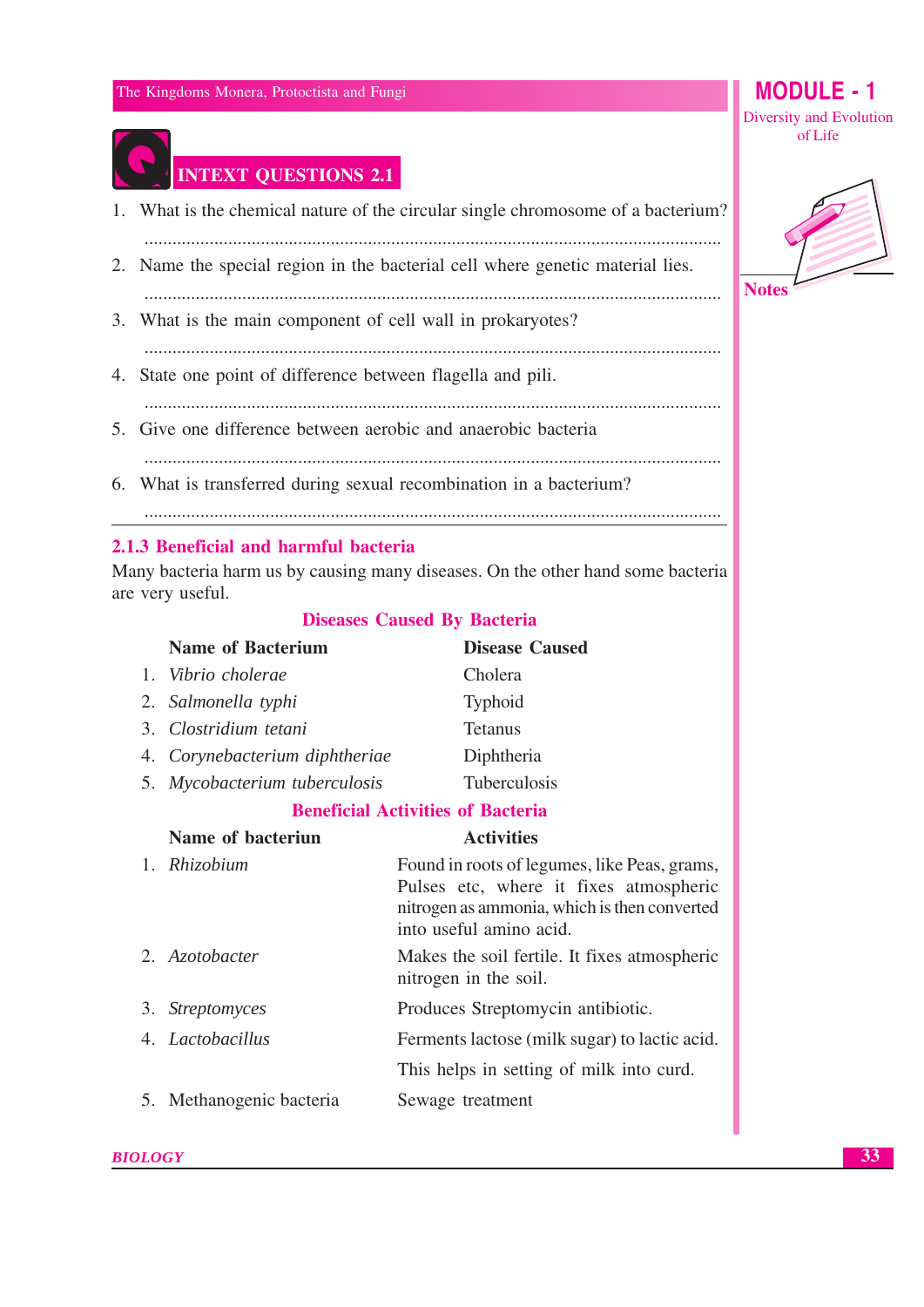# **MODULE - 1** Diversity and Evolution of Life



### 2.1.4 Cyanobacteria

These were earlier called the blue-green algae. (Fig. 2.4a) A very successful group on primitive earth, they could carry out photosynthesis and the oxygen released during the process changed the earth's atmosphere and gradually the level of oxygen increased in the earth's atmosphere.



Fig. 2.4a-b Cyanobacteria (blue green algae)

#### Differences between Bacteria and Cyanobacteria

|    | <b>Bacteria</b>                                                                                                   | Cyanobacteria                                                                                                      |
|----|-------------------------------------------------------------------------------------------------------------------|--------------------------------------------------------------------------------------------------------------------|
|    | Smaller cells                                                                                                     | 1. Comparatively larger cells                                                                                      |
| 2. | May have flagella                                                                                                 | 2. Do not have flagella.                                                                                           |
| 3. | Some bacteria (green)<br>carry out photosynthesis in a<br>different way and do not<br>release oxygen (anoxygenic) | 3. They all carry out photosynthesis<br>in the usual manner as in green<br>plants and release oxygen<br>(oxygenic) |
| 4. | Sexual recombination by<br>conjugation in some bacteria                                                           | 4. Sexual recombination has been<br>observed in some cyanobacteria.                                                |

# **INTEXT QUESTIONS 2.2**

1. Name the bacteria that:

- $(i)$
- set milk into curd  $(ii)$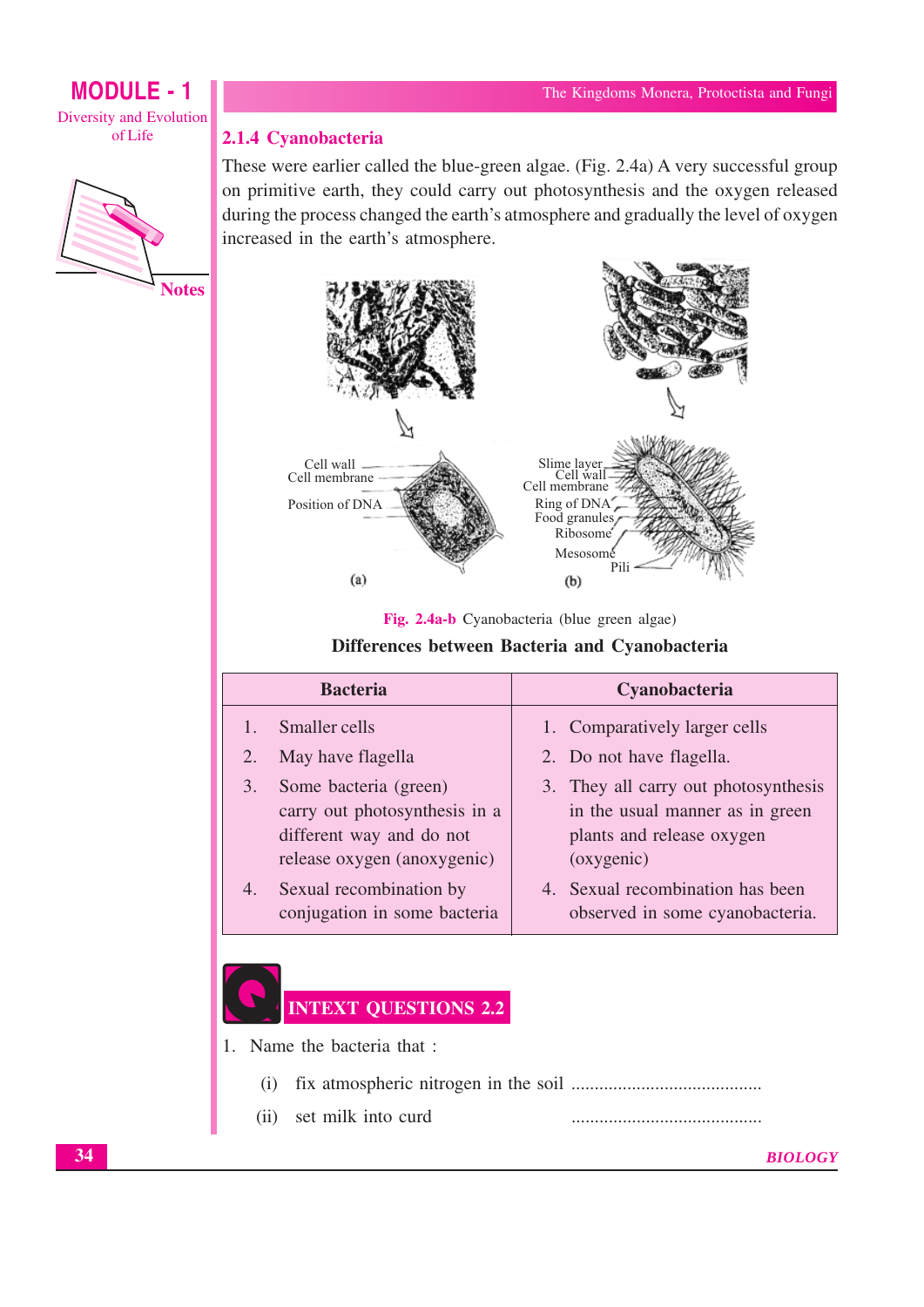- (iii) cause tuberculosis
- (vi) cause tetanus
- 2. Approximately how many bacteria may be obtained from one bacterium in an hour?
	-
- 3. Give any three differences between bacteria and cyanobacteria.

#### 2.1.5 Monera

Kingdom Monera includes three groups, viz.

- 1. Archaebacteria
- 2. Eubacteria, and
- 3. Cyanobacteria

Archaebacteria includes bacteria that live in unusual environments particularly at low levels of oxygen. Main types of Archaebacteria are

- Methanogenic bacteria that live in sewage and intestinal tracts of animals
- **Thermoacidophilic** bacteria that live in hot springs.
- Halophilic bacteria which live in salty conditions where hot sun concentrates sea water. Eubacteria include all other bacteria excluding cyanobacteria. All cyanobacteria are oxygenic photoautotrophs.

# 2.2 KINGDOM PROTOCTISTA (UNICELLULAR EUKARYOTES)

- Protoctista are **unicellular eukarvotes**. Protozoa, diatoms and unicellular algae are included in it
- They have membrane bound organelles such as nucleus with chromosomes enclosed in nuclear membrane, mitochondria, chloroplast (in photosynthetic protoctists only), golgi bodies and endoplasmic reticulum.
- Mitochondria are the respiratory organelles.
- Protoctists are either photosynthetic, parasitic or saprotrophic.
- For locomotion, protoctists may have cilia or flagella (Fig. 2.5) having  $9 + 2$ microtubules unlike those of bacteria, which consist of only one spirally coiled protein, called flagellin.
- They reproduce both as exually and sexually.
- Some protoctists are beneficial to humans whereas the others are harmful.

#### 2.2.1 Classification of Protoctista

The kingdom protoctista includes –

- 1. Phylum Protozoa which has the following four classes:
	- (i) Rhizopoda : Example, Amoeba

**Diversity and Evolution** of Life

**MODULE - 1** 

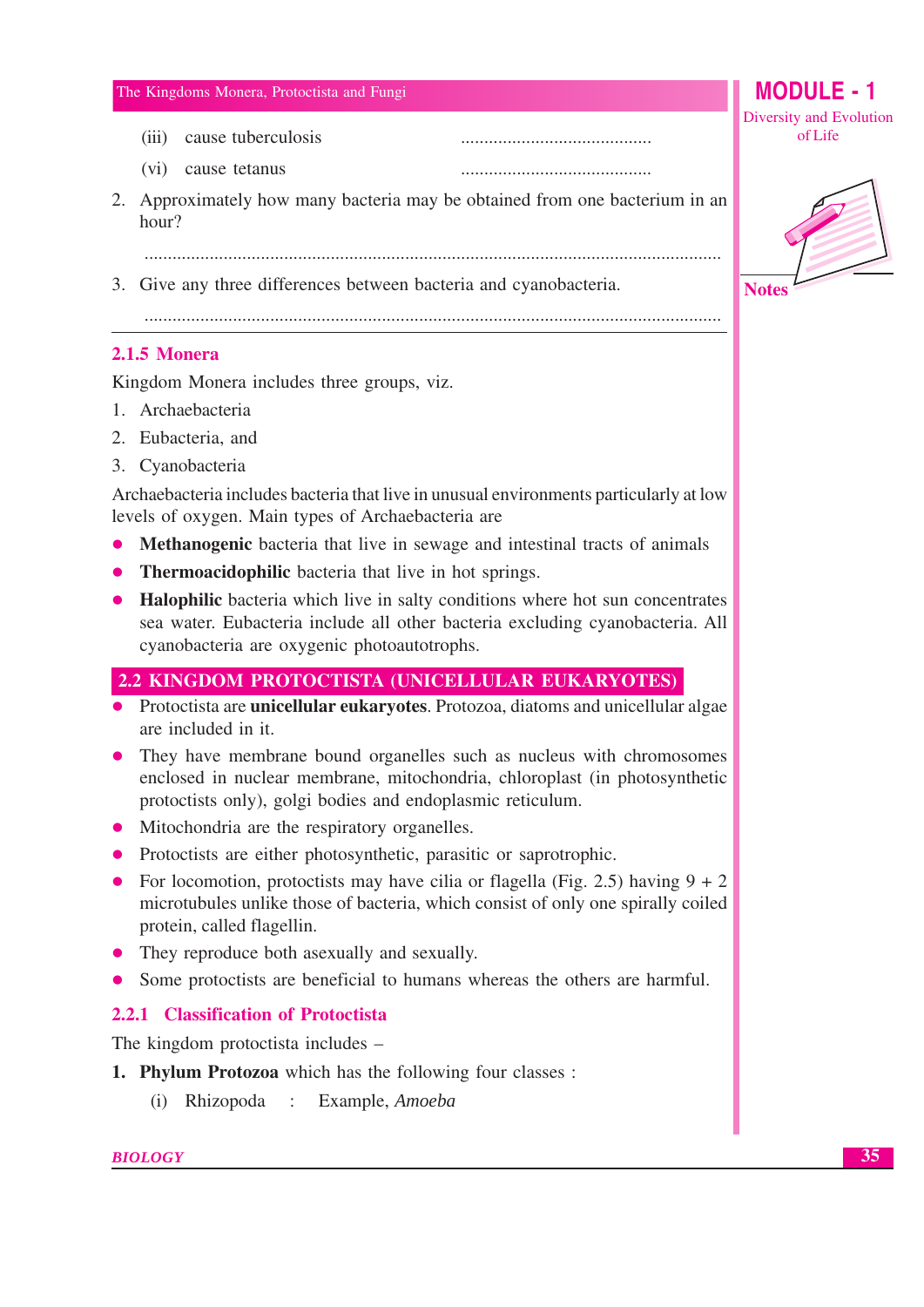**MODULE - 1** Diversity and Evolution of Life



Flagellata  $(ii)$  $\ddot{\cdot}$ Example, Euglena

- Ciliata Example, Paramecium  $\ddot{\cdot}$
- Sporozoa Example, Plasmodium  $(iv)$  $\ddot{\cdot}$

The protistan algae belong to

- Phylum Bacillariophyta: Example diatoms 1.
- 2. Phylum Chlorophyta: Example Chlorella

# 2.2.2 Some examples of Protoctists

# 1. Amoeba

 $(iii)$ 

Amoeba is commonly found in the mud, in freshwater ponds and ditches containing decaying leaves. (Fig. 2.5a)

- It has blunt pseudopodia for locomotion.  $\equiv$
- It captures food by pseudopodia to form a food vacuole.
- It has a contractile vacuole for osmoregulation  $\equiv$



Fig. 2.5 Amoeba : (a) General Structure, (b) Amoeba showing binary fission.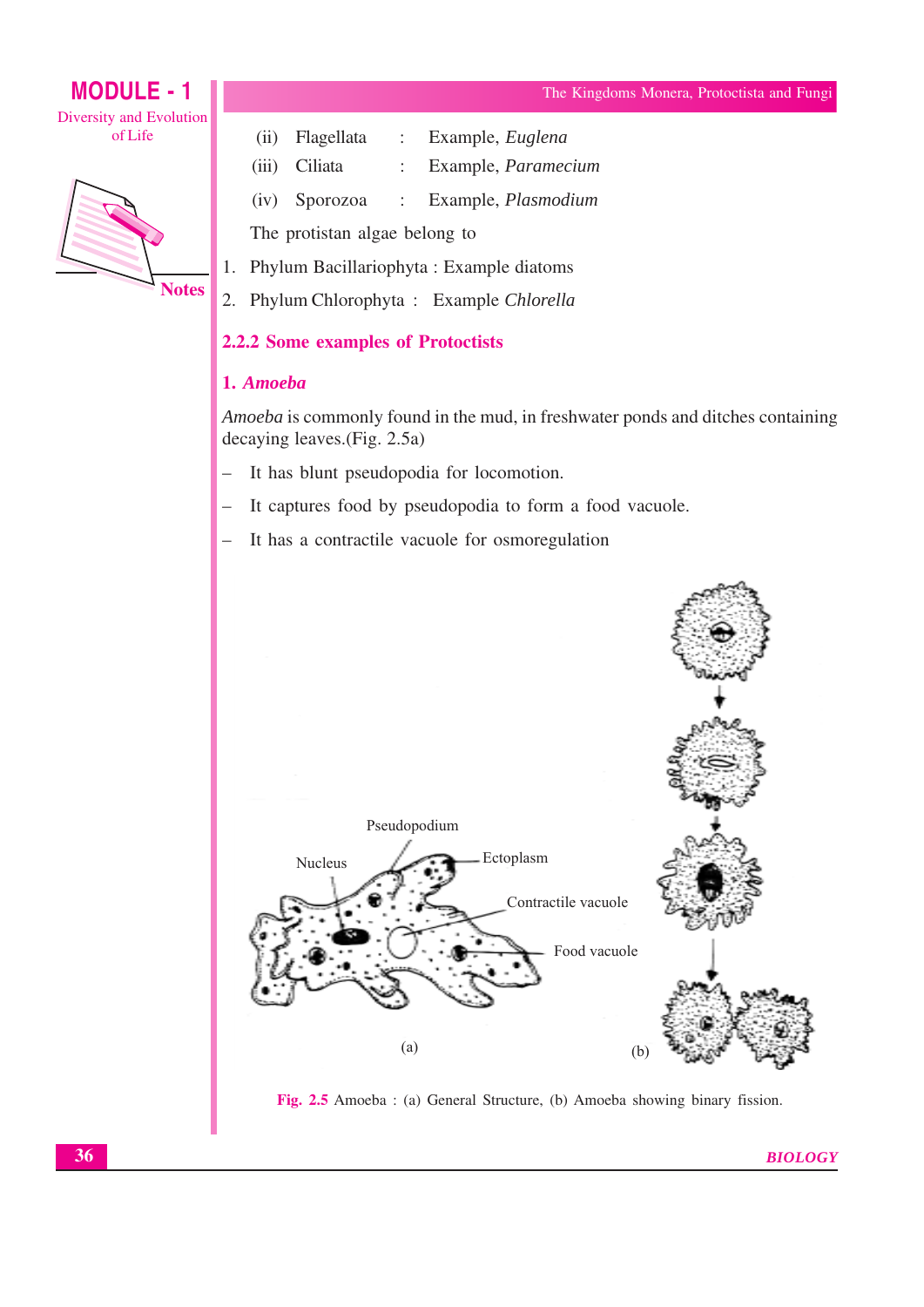**Reproduction :** Sexual reproduction is uncommon in Amoeba. Asexual reproduction is by binary fission. (Fig. 2.5b)

#### 2. Entamoeba

One common species is *Entamoeba histolytica* which caues amoebic dysentery in humans. It is amoeboid in form. The new host gets infected when the cyst is swallowed along with contaminated food or water. The cyst bursts and releases *Entamoeba* in the intestines where it causes local abscesses (open injury). The symptoms of amoebic dysentery are abdominal pain, nausea and presence of blood and mucus with stool.

# 3. Plasmodium (The malarial parasite)

The life cycle of *Plasmodium* has both asexual and sexual phases.

- The asexual phase is spent in the human blood.
- Sexual phase is spent in the female *Anopheles* mosquito Fig. 2.6.





Male *Anopheles* cannot cause malaria as it feeds on plant juices and not the human blood.

#### 4. Euglena – A freshwater Flagellate

*Euglena* is abundantly found in stagnant waters such as pools, ponds and ditches containing decaying organic matter. (Fig. 2.7)

As seen in the Fig. 2.7, the organism has the following parts.

**Pellicle** - elastic body covering made up of protein.

#### **BIOLOGY**

**MODULE - 1 Diversity and Evolution** of Life

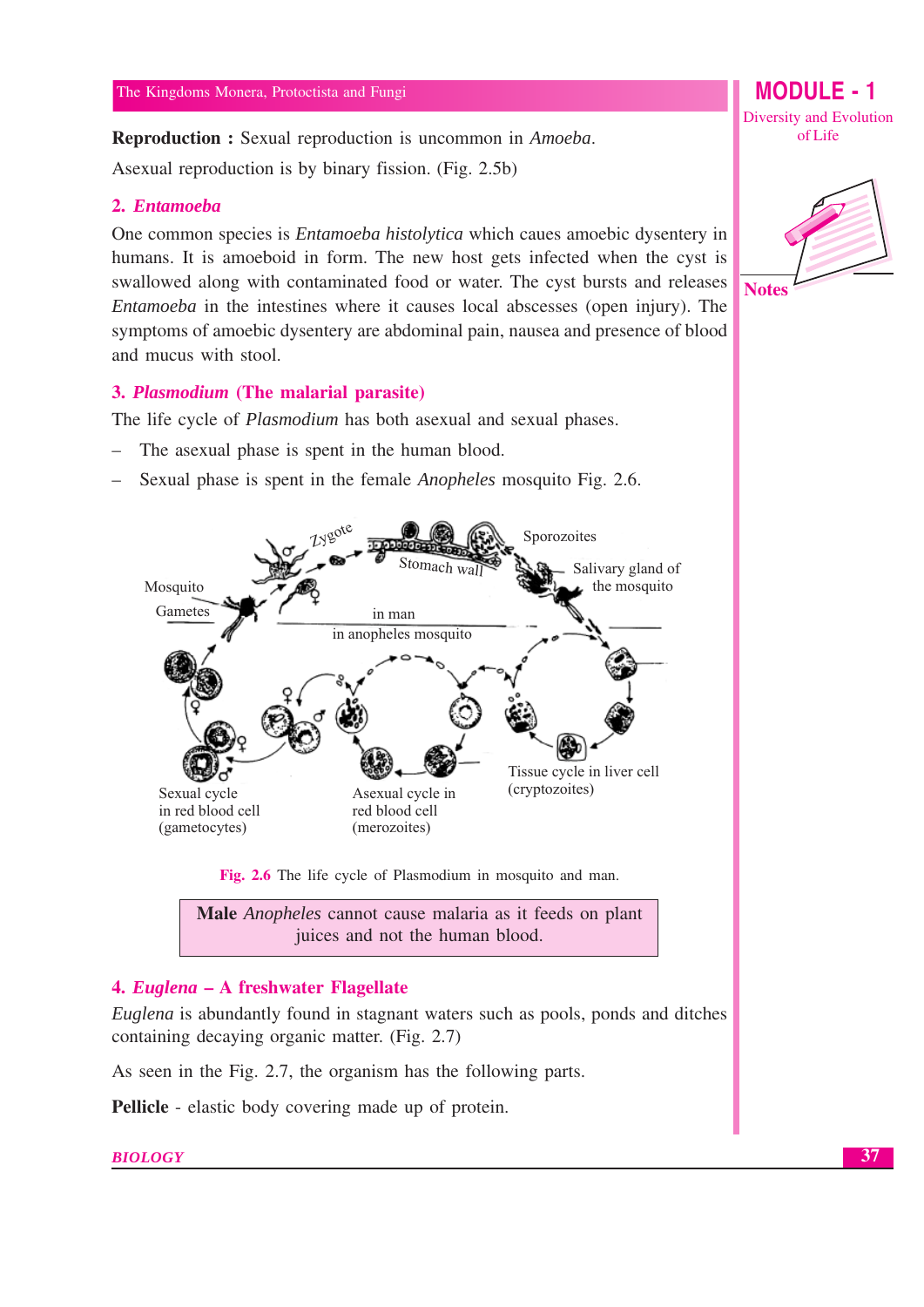

**MODULE - 1** 

**Diversity and Evolution** ofLife



Fig 2.7 Euglena - General Structure

Cytostome and Reservoir - the cell mouth leading into a tubular cytopharynx which opens into a vesicle called reservoir.

Stigma or eyespot - a prominent red pigment spot. It is sensitive to light.

Contractile Vacuole - for osmoregulation.

**Flagellum** - for propulsion in water.

**Chloroplast** - contain green coloured chlorophyll for photosynthesis.

**Reproduction** - is by binary fission.

#### 5. The Diatoms

- The diatoms are found in both fresh and salt water and in moist soil.
- Thousands of species of diatoms act as food for aquatic animals.
- Diatoms are either unicellular, colonial or filamentous and occur in a wide variety of shapes (Fig. 2.8).
- Pore Groove

- Each cell has a single prominent nucleus and plastids. They produce shells (cell walls) containing silica.

#### **6. Other Algae**

Algae can be unicellular e.g. Chlamydomonas (2.9a) or multi-cellular like Spirogyra (Fig. 2.9b)

Fig. 2.8 Diatoms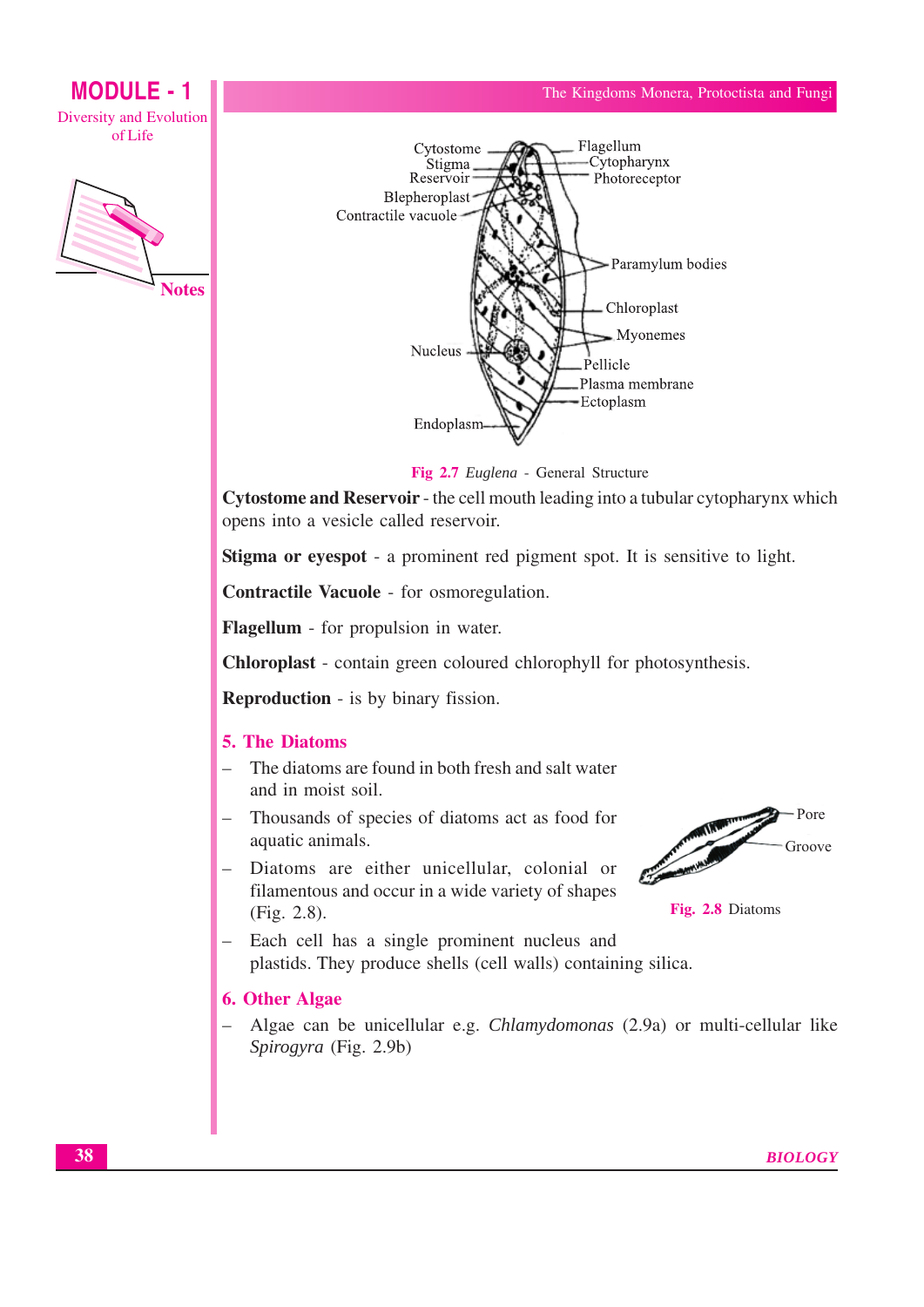



Algae can prepare their own food by photosynthesis as they contain chlorophyll. Some algae have other pigments also e.g. blue pigment (Phycocyanin), a brown pigment (Fucoxanthin) or a red pigment (Phycoerythrin). Depending on the pigment present, the algae are called blue, green, brown or red algae.

> Colour of the Red Sea is due to the dominant occurrence of a blue-green alga, Trichodesmium erythraeus

Structurally the algae have a definite cell wall, cell membrane, a nucleus, cytoplasm and choloroplast. The chloroplast is cup-shaped in *Chlamydomonas* and ribbon-shaped in *Spirogyra*. Pyrenoids, the starch containing bodies are integral part of chloroplasts in green algae.

# 2.2.3 Usefulness of Algae

- Provide food for fish as part of phytoplankton (organisms floating on the water surface)
- $-$  These are rich sources of vitamins A and E.
- Many marine forms are important sources of iodine, potassium and other minerals.
- Blue-green algae increase the soil fertility by fixing atmospheric nitrogen.
- Blue-green algae that fix atmospheric nitrogen, are a source of natural fertilizer for the crop plants.
- A group of algae (diatoms) deposit silica in their walls. After their death these algae are preserved as fossils. Their siliceous deposits in large amounts result in the formation of diatomaceous earths that are used as filters, and for lining of furnaces.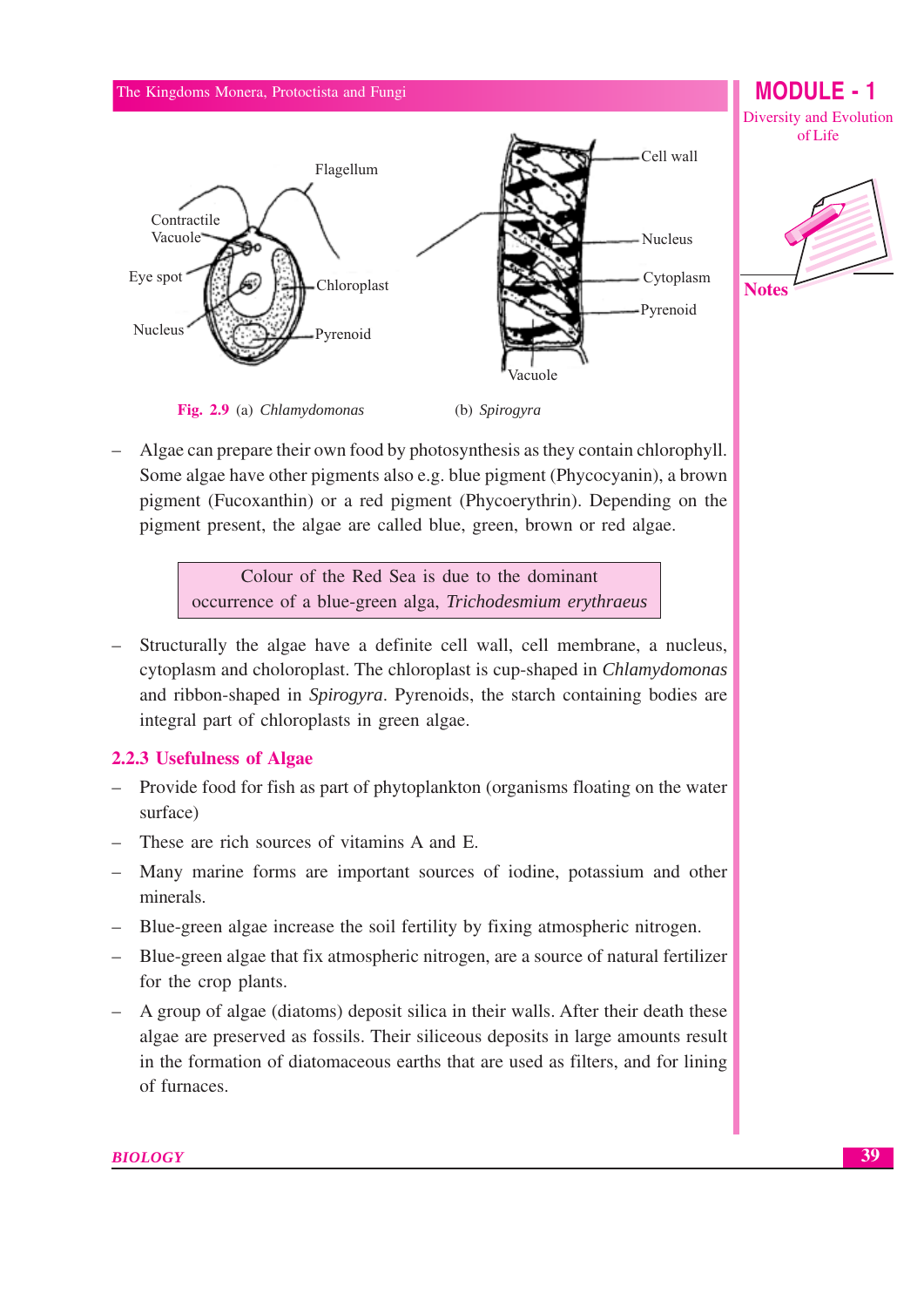# **MODULE - 1 Diversity and Evolution**

ofLife



# **INTEXT QUESTIONS 2.3**

1. Protoctists are single celled like most of the Monerans. Why have they been put in a separate kingdom? Answer in one short sentence.

2. Name the protozoan which causes

Amoebic dysentery  $(i)$ 

 $(i)$ Malaria 

3. Which is the kind of asexual reproduction found in Protoctista?

- 
- 4. Through which organelle of the protoctists does respiration occur?
	-
- 5. Name the organelle responsible for regulating water content (osmoregulation) in amoeba.

6. Name two kinds of locomotion found in protoctista.

# 2.3 KINGDOM FUNGI

# 2.3.1 Position of Fungi

During warm humid days slices of bread, chapati, leather belts or shoes, develop a powdery layer on them. In lawns and flower beds, mushrooms come out. These are all fungi.

Fungi were earlier classified as plants without chlorophyll and without differentiation of their body into root, stem and leaves. They are now included, in a separate Kingdom called Fungi.

# 2.3.2 Characteristics of Fungi

- Fungi are heterotrophic unicellular or multicellular eukaryotes  $\bullet$
- Fungi exist as slender thread like filaments called hyphae. Hypha may be one celled or multicelled and has, one or more nuclei. Yeast, however, is single celled, and uninucleate.
- Their cell walls are made of chitin
- A hypha may be divided into cells by partitions called septa.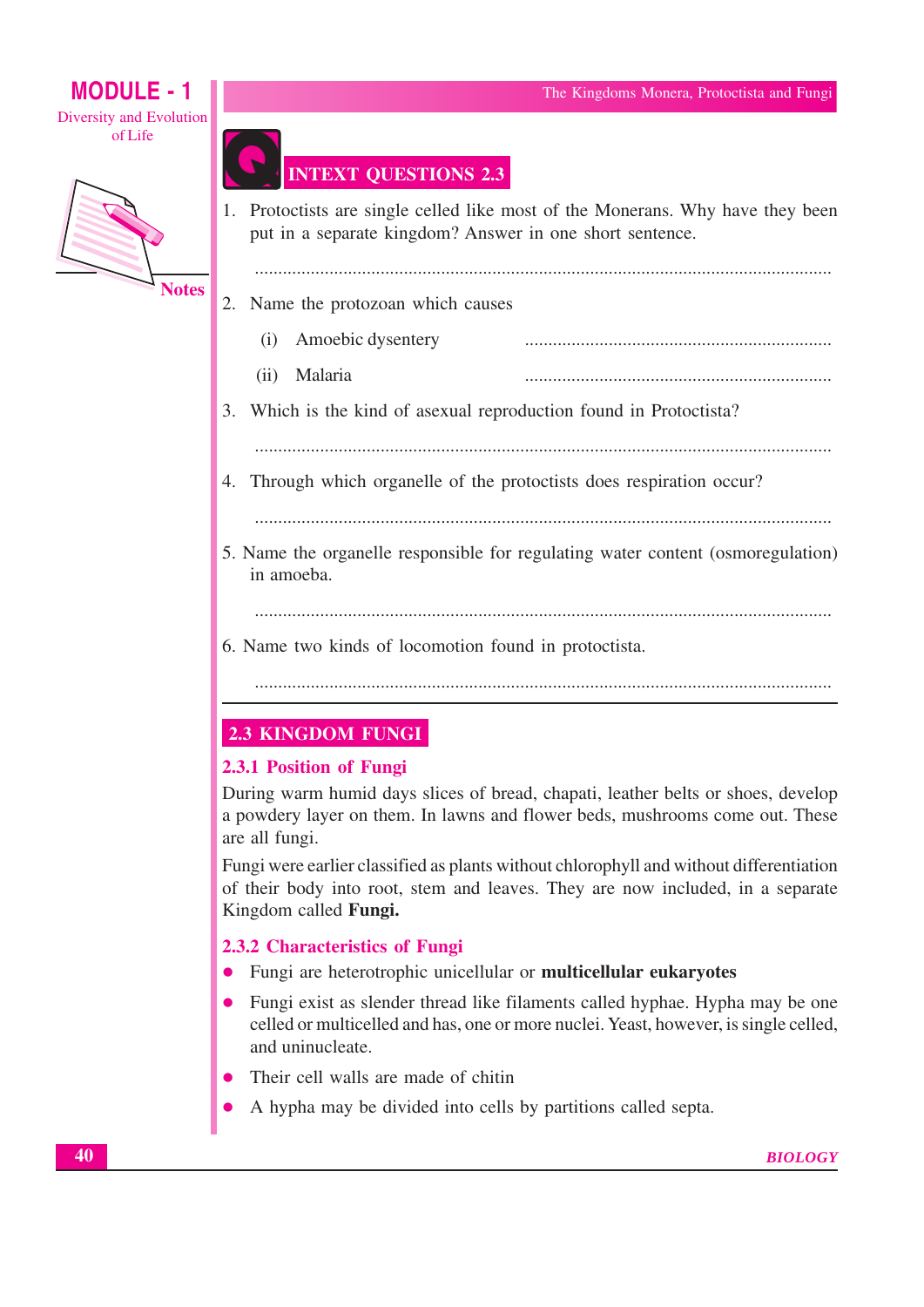- Septa have pores through which cytoplasm streams freely.
- A group of hyphae forming a network is called mycelium (mycetos meaning) fungus; Fig. 2.10).
- Mycelia spread out on the substrate, or on the ground and even extend upto several kilometers.
- They do not possess chlorophyll as their nutrition is by absorption or feeding on dead organic matter.
- Aquatic fungi have flagellate gametes or flagellate spores
- Higher fungi do not have flagellum at any stage of life cycle.
- Reproduction in fungi is both as exual by means of flagelalte or non-flagellate spores and sexual through conjugation (refer to Fig. 2.13, 2.14).

Fungi are eukaryotic, unicellular or multicellular saprotrophs having filaments which grow through soil, wood and other substrates.

#### 2.3.3 Five main kinds of Fungi

The fungi are of five main kinds

- 1. Myxomycetes, the **Slime moulds**, which have irregular shape.
- 2. Phycomycetes, are unicellular, filamentous and branched e.g. *Rhizopus and* Phytophthora.
- 3. Ascomycetes, are one celled (e.g. yeasts) or multicellular branched e.g. Aspergillus, Penicillium, and Neurospora.
- 4. Basidiomycetes, are multicellular, branched, and are represented by rusts, smuts, Mushrooms and toadstools, which are large enough to be seen by naked eyes.
- 5. Deuteromycetes, are multicellular filamentous branched fungi which reproduce only by asexual means e.g. Alternaria.
- 6. Lichens and mycorrhizae which exist in symbiotic associations.

#### 1. Yeasts

Yeasts are fungi which do not produce any hyphae. These are generally in the form of single oval cells.

Fig. 2.10 shows the general structure of a yeast cell. Note the following features in it:

- ovoid cell.
- $-$  distinct cell wall and nucleus.
- one or more vacuoles in the cytoplasm.
- cytoplasm is granular and has glycogen and fat (oil) globules.



Fig. 2.10 A single cell of yeast

**Diversity and Evolution** of Life

**MODULE - 1** 

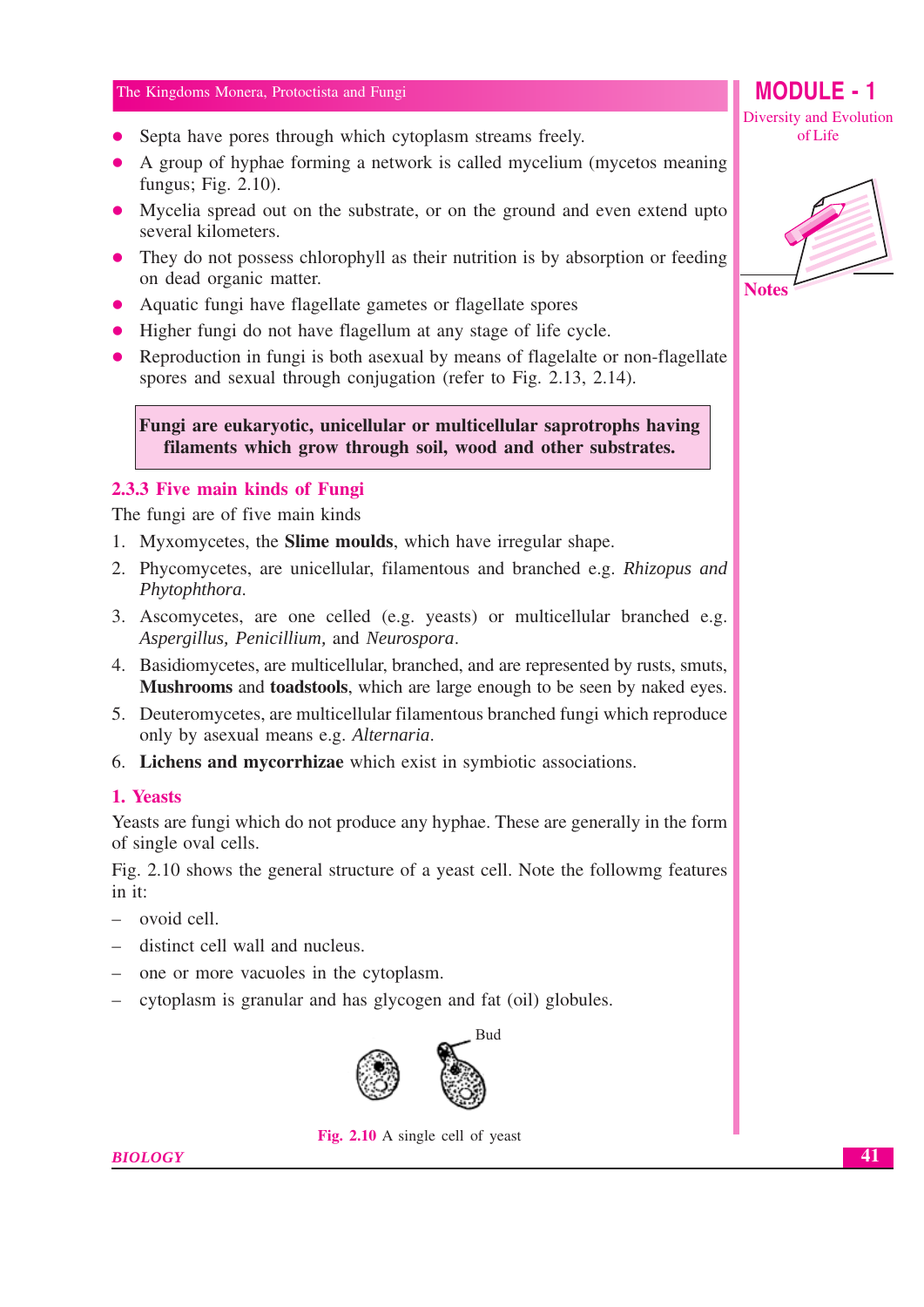# **MODULE - 1 Diversity and Evolution** ofLife



**Notes** 

#### **Nutrition**

Yeast is saprotrophic. It can directly absorb simple sugar (glucose) but for obtaining sucrose (cane sugar) it gives out the enzyme invertase or sucrase which breaks down sucrose into simple sugars. The simple sugars are then simply absorbed into the cell. Yeast respires anaerobically to yield energy as follows

 $C_6H_{12}O_6 \longrightarrow 2C_2H_5OH + 2CO_2 + 2ATP$ (ethyl alcohol)  $glucose)$ (energy)

#### **Reproduction**

Yeast reproduces as exually by budding (Fig. 2.11).



Fig. 2.11 Budding in yeast (a) A bud is forming and the nucleus is dividing; (b) Bud formed and the nucleus gets divided; (c) Further budding forms a chain

**Sexual reproduction** may also occur by conjugation between two yeast cells. The fused contents divide by one meiosis followed by one mitosis to produce eight cells with a thick wall around each. The 8-celled structure is called **ascus** and each cell is called **ascospore**. The ascospores may be carried by wind and germinate under suitable conditions to produce new yeast cells.

#### 2. Myxomycetes (Slime Moulds)

These consist of a naked, creeping multinucleate mass of protoplasm sometimes covering up to several square metres. The nuclei are diploid

#### 3. Basidiomycetes (Mushrooms and Toadstools)

The vegetative part of the mycelium lies embedded in the substratum (in ground or in wood) When conditions are favourable the umbrella like mushrooms grow out with a stalk and a cap.  $(Fig. 2.12)$ 

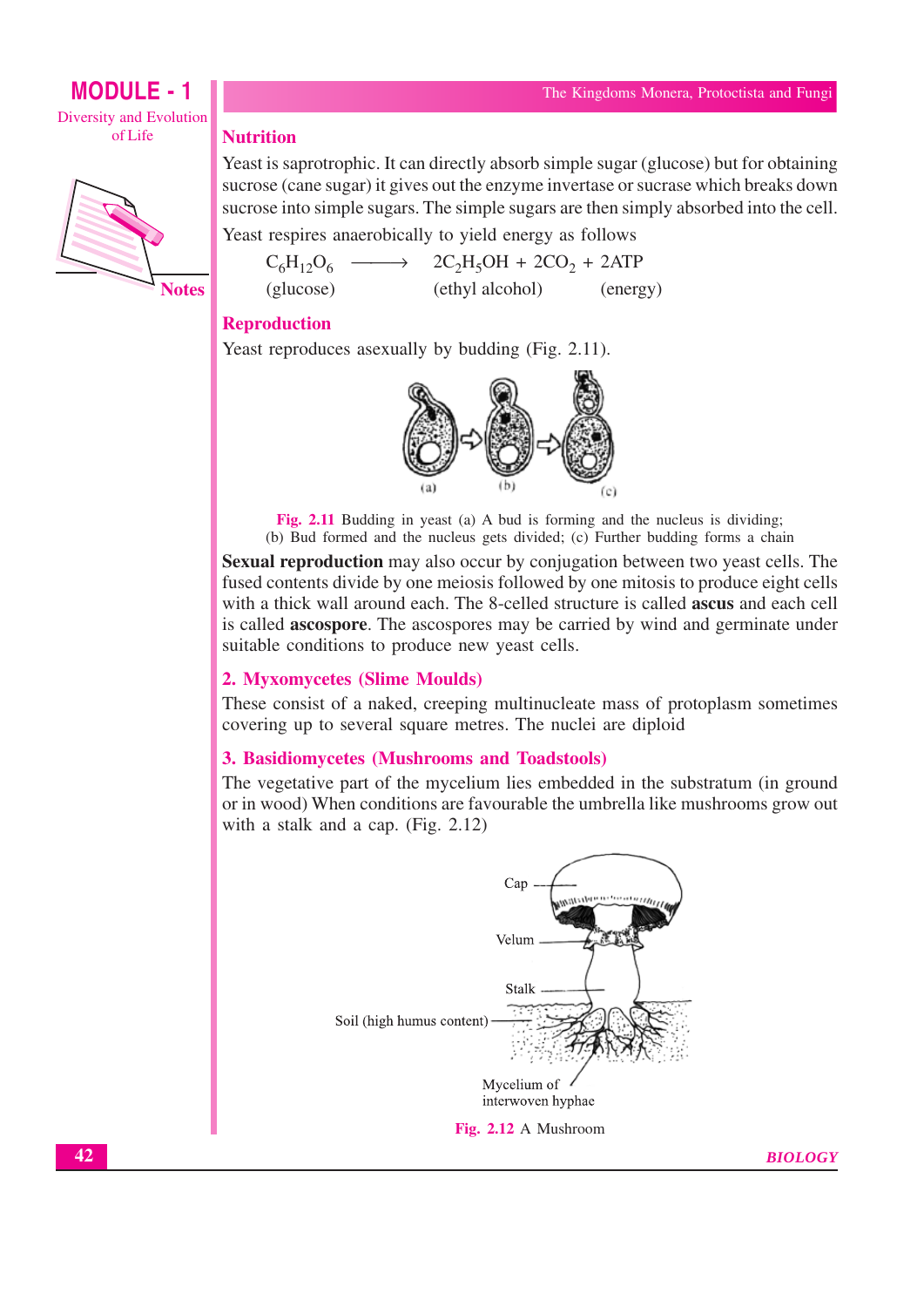#### 4. Lichens

These are a combination of a certain fungus and a green or blue green alga which live in a symbiotic (mutually beneficial) association : the green or blue green alga prepares food while the fungus gives protection, and absorbs water and minerals from the surroundings.



- 1. Name the slender filaments that form the body of a fungus.
- 2. Which are the types of reproduction found in fungi?
	-

- 3. Draw two small figures to show asexual reproduction in yeast.
- 4. Which are the four main kinds of fungi?
	- 1.  $\mathcal{E}$

# 2.3.4 Economic importance of Fungi

# A. Harmful Fungi

Several agricultural plants like sugarcane, maize, cereals and vegetables suffer from diseases caused by fungi.

#### 1. Puccinia graminis (Wheat Rust)

It causes brown patches on leaf and stem of wheat plants. It decreases the yield of wheat and makes it unfit for human consumption.

#### 2. Rhizopus or (Bread Mould) grows on bread (Fig. 2.13).

If the bread is exposed to warm and humid conditions a cottony mass develops in few days. This white cotton mass later develops a greyish black colour, because of black coloured spores.

- $\equiv$ The whitish network is called mycelium.
- The mycelium contains thread like structures called *hyphae*.
- The root-like sturctures growing out of the hyphae penetrate the bread, and secrete digestive enzymes (extracellular digestion) and absorb the digested food.
- Greyish black colour of the mould develops due to formation of sporangium which after rupturing release dark coloured spores. The spores scatter by wind and germinate after falling on a suitable substractum. This is asexual reproduction.

MODULE -  $1$ **Diversity and Evolution** of Life

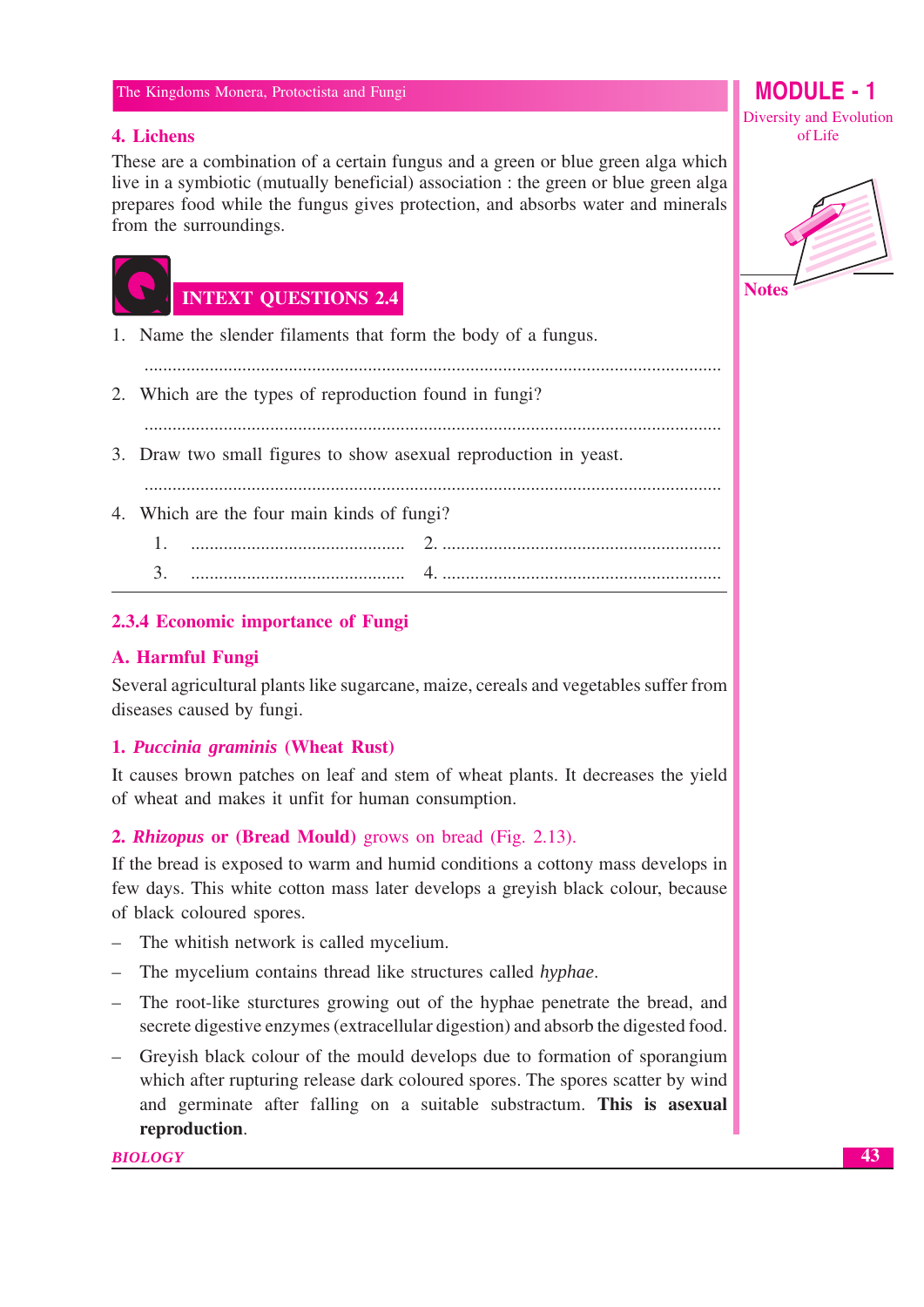



Fig. 2.13 Asexual reproduction in Rhizopus

**Sexual reproduction** (Fig. 2.14) takes place by conjugation between two neighbouring hyphae to produce a zygospore which after a period of rest undergoes meiosis followed by several mitotic cell divisions to produce a germ sporangium having a large number of haploid unicellular spores. The germ sporangium differs from asexual sporangium, as it does not have columella. When mature, the germ sporangium bursts to release spores which germinate on meeting favourable conditions and produce a new mycelium



Fig. 2.14 Sexual reproduction in Rhizopus

3. In human, skin diseases like ringworm and athlete's foot are caused by fungi. Some ear infections are also caused by fungi.

#### **B.** Beneficial Fungi

- Certain Mushrooms (such as Agaricus campestris) are edible. Yeast is used for fermentation during manufacture of bread, beer, soya sauce, cheese and wine.
- Mycorrhizae are fungi associated with roots of plants. Roots benefit in getting minerals from the environment while fungi get food from the plant in return through such association.
- Neurospora has been a favourite experimental material in Genetics.
- Various antibiotics are derived from fungi. Penicillin is obtained from *Penicillium notatum* (Fig. 2.15). Its antibiotic effect was discovered by chance by Alexander Flemming in 1927.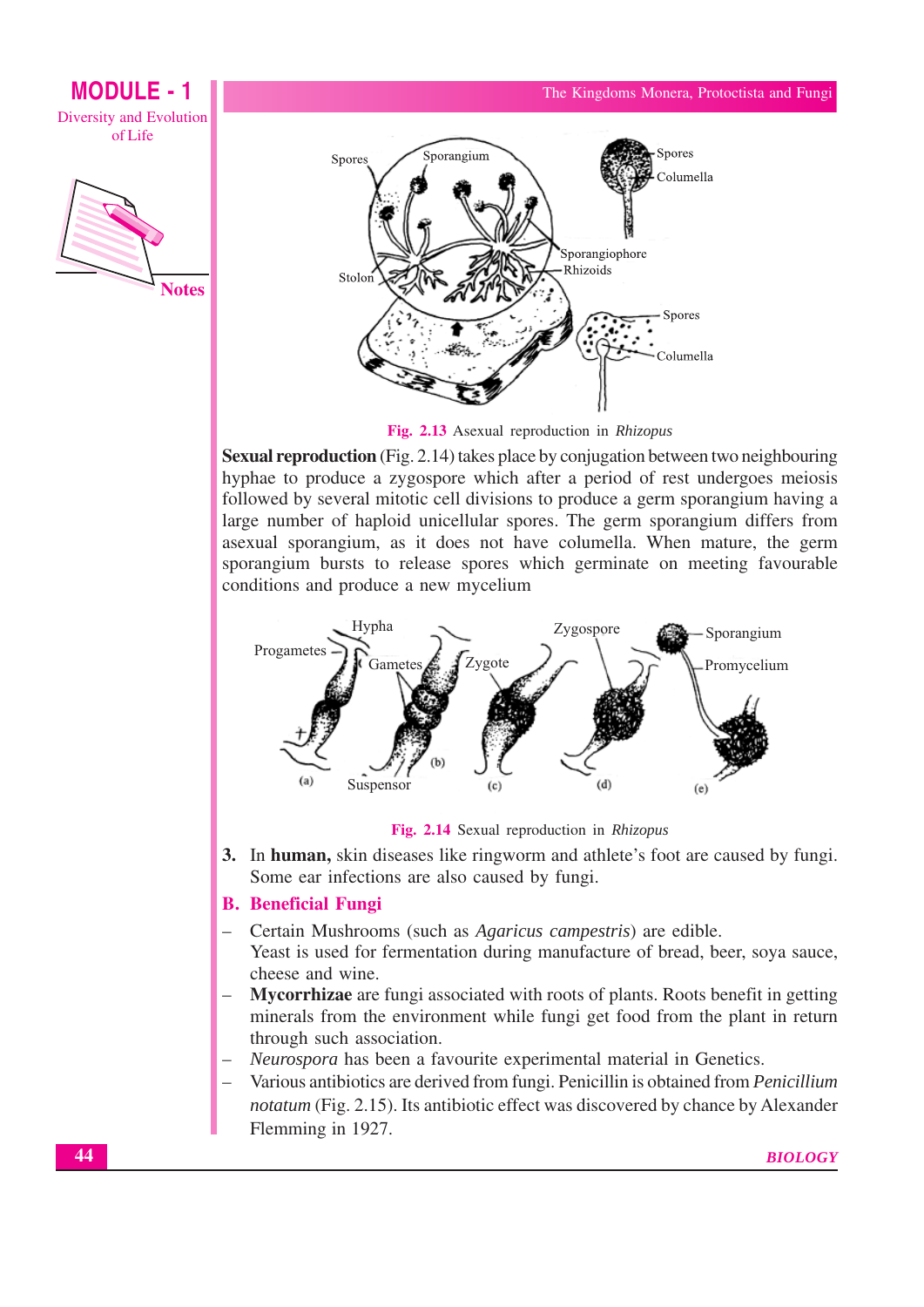

Protozoans may have pseudopodia, cilia and flagella for movement.  $\bullet$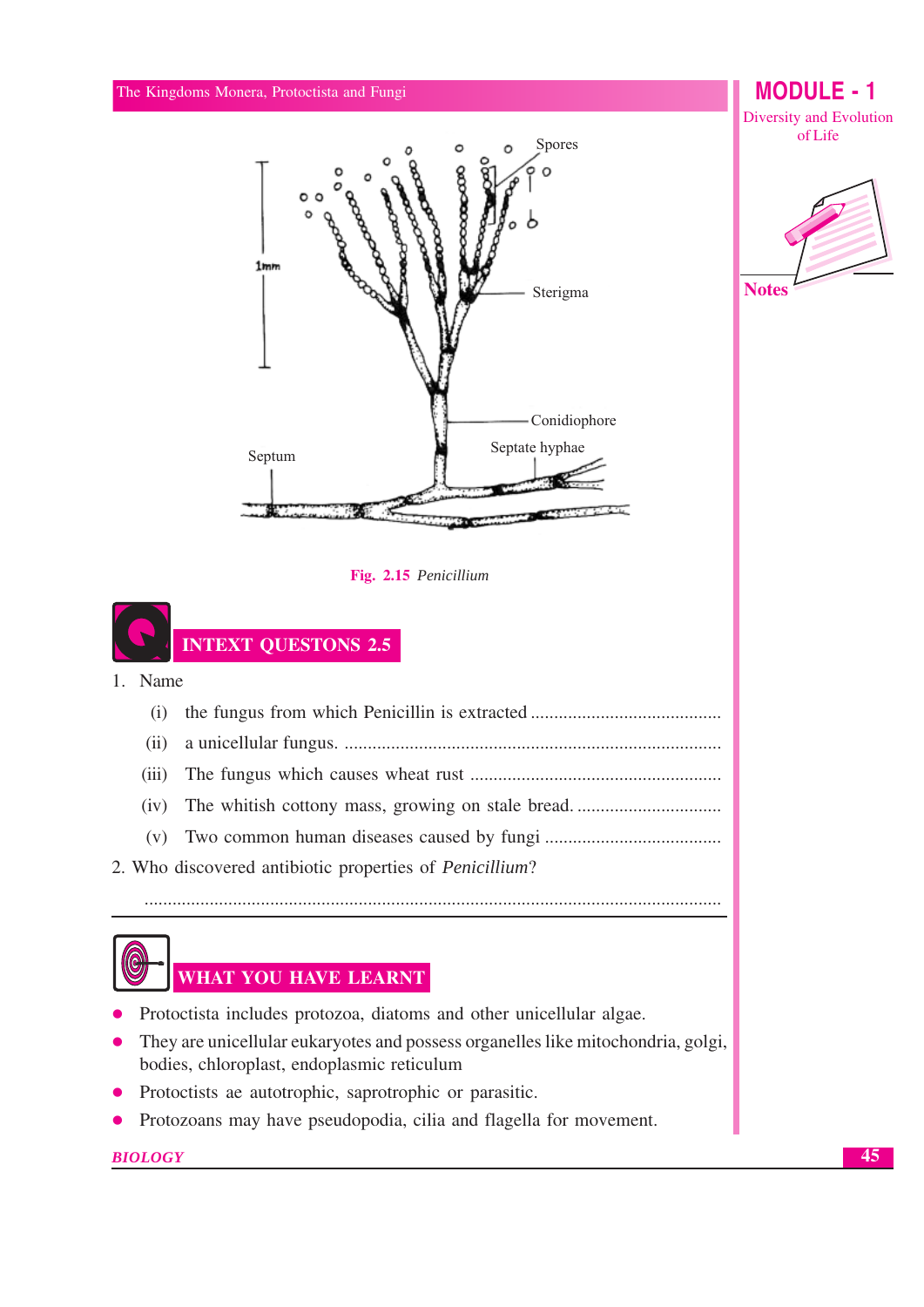



- They reproduce as exually as well as sexually.
- Examples of protoctists are *Paramecium, Amoeba,* malarial parasite, *Chlorella*, Euglena, Chlamydomonas and diatoms.
- Some protoza cause diseases. Algae provide food for fish, and are rich sources of some minerals and vitamins. Blue green algae fix atmospheric nitrogen. Walls of diatoms which have silica get deposited to form diatomaceous earths, which is used as filters and for lining the furnaces.
- Diatoms form bulk of plankton in ponds lakes and oceans, and are food for many aquatic organisms.
- Prokaryotes lack true nucleus. Genetic material in Prokaryotes is in the form of single circular DNA.
- DNA is placed in special region in a bacterial cell called nucleoid. A small ring of extra DNA present in some bacteria, is called plasmid or sex factor or Ffactor  $(F = fertility)$
- Bacteria exhibit four different kinds of nutrition autotrophic, saprotrophic, symbiotic and parasitic.
- Cyanobacteria possess chlorophyll that helps in oxygenic photosynthesis.
- Some bacteria fix atmspheric nitrogen to enrich soil, some help in sewage treatment.
- Certain bacteria cause diseases like cholera, typhoid, tetanus and tuberculosis.
- There are bacteria that survive in extreme environments like high temperature. high salinity, and presence of methane.
- Fungi are eukaryotic, unicellular or multicellular saprotrophs.
- Fungi are of several kinds such as yeasts, slime moulds, mushrooms, lichens and mycorrhizae.
- Yeasts are unicellular, which commonly reproduce as exually by budding. Sexual reproduction occurs by conjugation.
- Slime moulds are naked, creeping multinucleate mass of protoplasm.  $\bullet$
- Lichens are symbiotic combinations of fungi and algae.
- *Rhizopus* is the common bread mould that produces whitish network (mycelium) on stale bread, in warm humid weather.
- *Rhizopus* reproduces as exually by spores, and sexually by producing zygospore which in turn produces haploid spores after meiosis and repeated mitotic divisions.
- Wheat rust (*Puccinia graminis*) causes brown patches on leaf and stem of wheat plants.
- Ringworm and athelete's foot are two common fungal diseases of humans.
- Certain mushrooms are edible.
- Yeast is used for making bread and beer.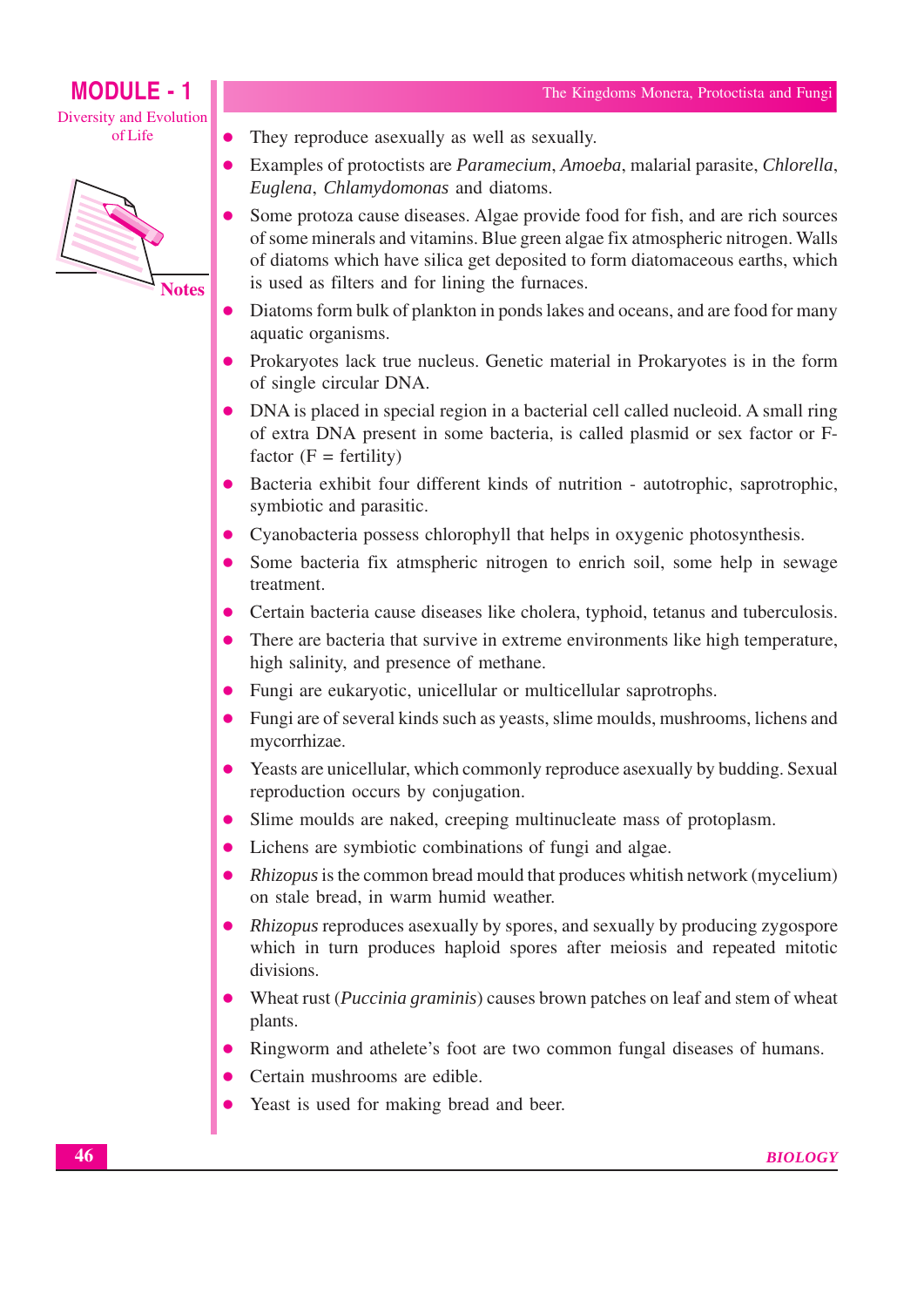- *Neurospora* is used in experiments on genetics.
- *Penicillium notatum* yields penicillin.
- Various other fungi produce other antibiotics.

# **TERMINAL EXERCISES**

- 1. Draw a labelled diagram of a typical bacterial cell.
- 2. List the different nutritional categories of bacteria and protoctists.
- 3. Draw the labelled diagrams to show binary fission in bacteria.
- 4. How does amoeba normally reproduce ? Draw diagrams to represent the process.
- 5. Draw a labelled diagram of *Euglena*.
- 6. What are the common features of diatoms which justify their inclusion in protoctists?
- 7. Write a paragraph on economic importance of the protoctists.
- 8. List any three characteristics of fungi.
- 9. What are mycorrhizae?
- 10. Name three harmful fungi mentioning their harmful effects.
- 11. Write a note on beneficial fungi.
- 12. Draw labelled diagrams of the following:
	- (i) A series of stages in the budding of yeast.
	- (ii) Magnified view of the bread mould growing on bread.

#### **ANSWERS TO INTEXT QUESTIONS**

- $2.1$  $1<sub>1</sub>$ **DNA** 
	- Nucleoid  $2^{\circ}$
	- 3. Peptidoglycan
	- 4. Flagella are thicker and longer than pili/used in movement, used in conjugation.
	- 5. Aerobic bacteria respires in presence of oxygen/the anaerobic bacteria respires in the absence of oxygen.
	- 6. A fragment of DNA strand.

#### **BIOLOGY**



MODULE -  $1$